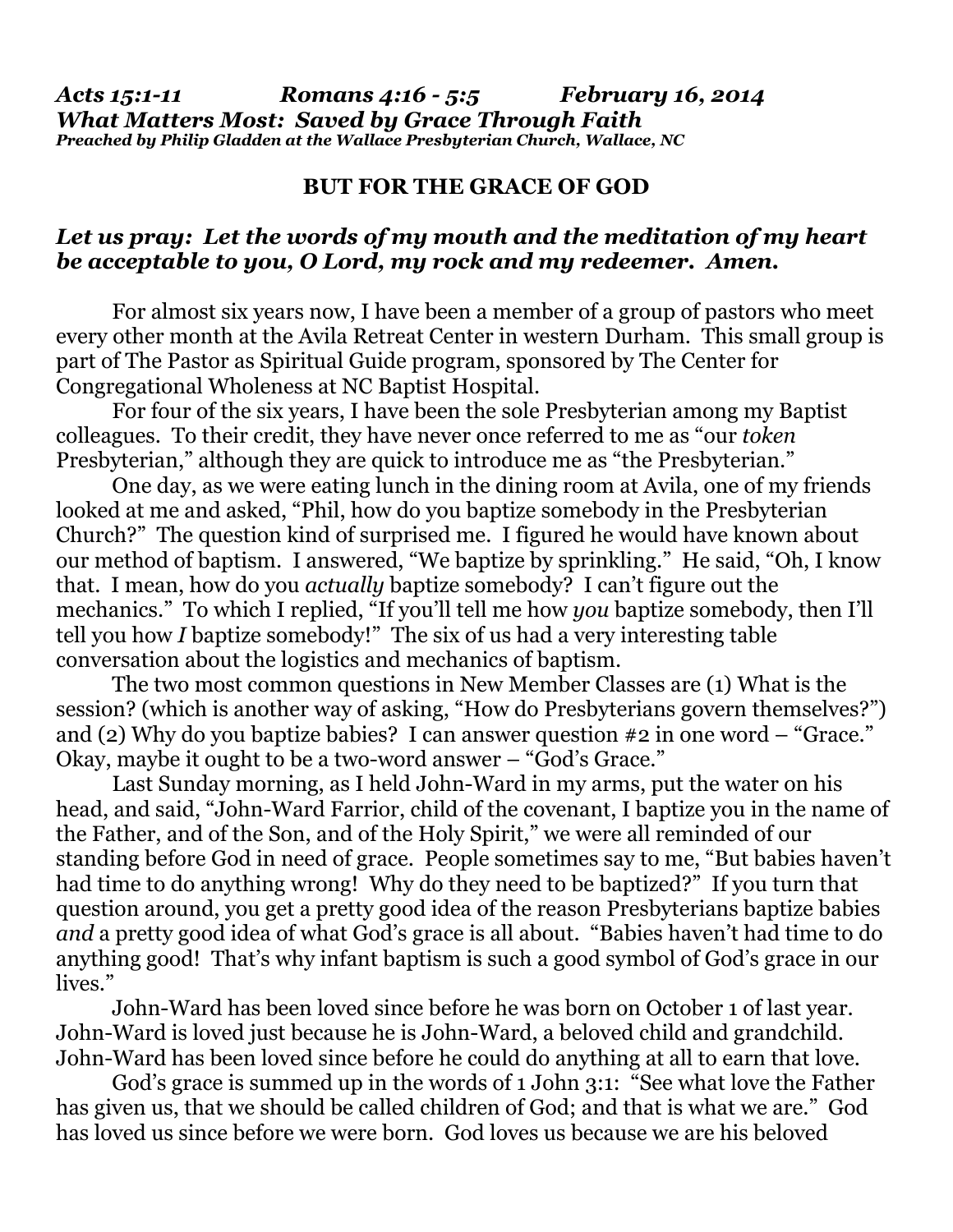children. God has loved us since before we could do anything at all to earn God's love. And if that grace isn't amazing enough, God loves us *even when we don't deserve to be loved.* Just a few verses later in his letter to the Roman Christians, Paul writes, "But God proves his love for us in that while we still were sinners Christ died for us. Much more surely then, now that we have been justified by his blood, will we be saved through him from the wrath of God. For if while we were enemies, we were reconciled to God through the death of his Son, much more surely, having been reconciled, will we be saved by his life." (Romans 5:8-10)

Keep in mind the picture of a baby being baptized as we think about God's amazing grace in our lives, and what a difference it makes.

 I've heard a variation of today's sermon title all my life. You see someone going through tough times, and you say, "There, but for the grace of God, go I." Have you ever thought about what that really means? Does that mean God's grace is *not with* the person who is going through tough times? Doesn't that make you just a little bit uncomfortable? Doesn't that make us sound just a little bit arrogant?

Tradition says the phrase originated with a 16<sup>th</sup> century English evangelical preacher named John Bradford who became a martyr for his faith. The story is, as Bradford watched fellow prisoners marching by as they were being led to their deaths on the gallows, he said, "There but for the grace of God, go I." In 1555, Bradford was burned at the stake. He reportedly said to one of his fellow martyrs, "We shall have a merry supper with the Lord this night."1

"There, but for the grace of God, go  $I \ldots$ "

 If we say that in a haughty, self-satisfied way, then we misunderstand God's free gift of grace. If we look at the trials and misfortunes of others and thank God we're not like them or place some special claim on God's grace and love *because of who we think we are or what we have done*, we miss the point of God's grace.

 However, if we say, "There, but for the grace of God, go I," as an admission of our total dependence on God's grace in life *and* as an honest admission that we have *all*  sinned and fall short of the glory of God, then we're on the right track to understand and welcome God's amazing grace in our lives.

 There's a reason we sing about God's "amazing" grace. Here are some thoughts people have had about God's unearned grace and mercy in our lives.

- Justice is getting what you deserve. Mercy is not getting what you do deserve. Grace is getting what you don't deserve. (Cathleen Falsani)
- Grace is not a blue-eyed blonde. (Lee Woodard from the list of elders' favorite Bible verses, hymns, and sermon topic suggestions)
- Grace isn't a little prayer you chant before receiving a meal. It's a way to live. The law tells me how crooked I am. Grace comes along and straightens me out. (Dwight L. Moody)
- Grace is given to heal the spiritually sick, not to decorate spiritual heroes. (Martin Luther)
- Man is born broken. He lives by mending. The grace of God is glue. (Eugene O'Neill)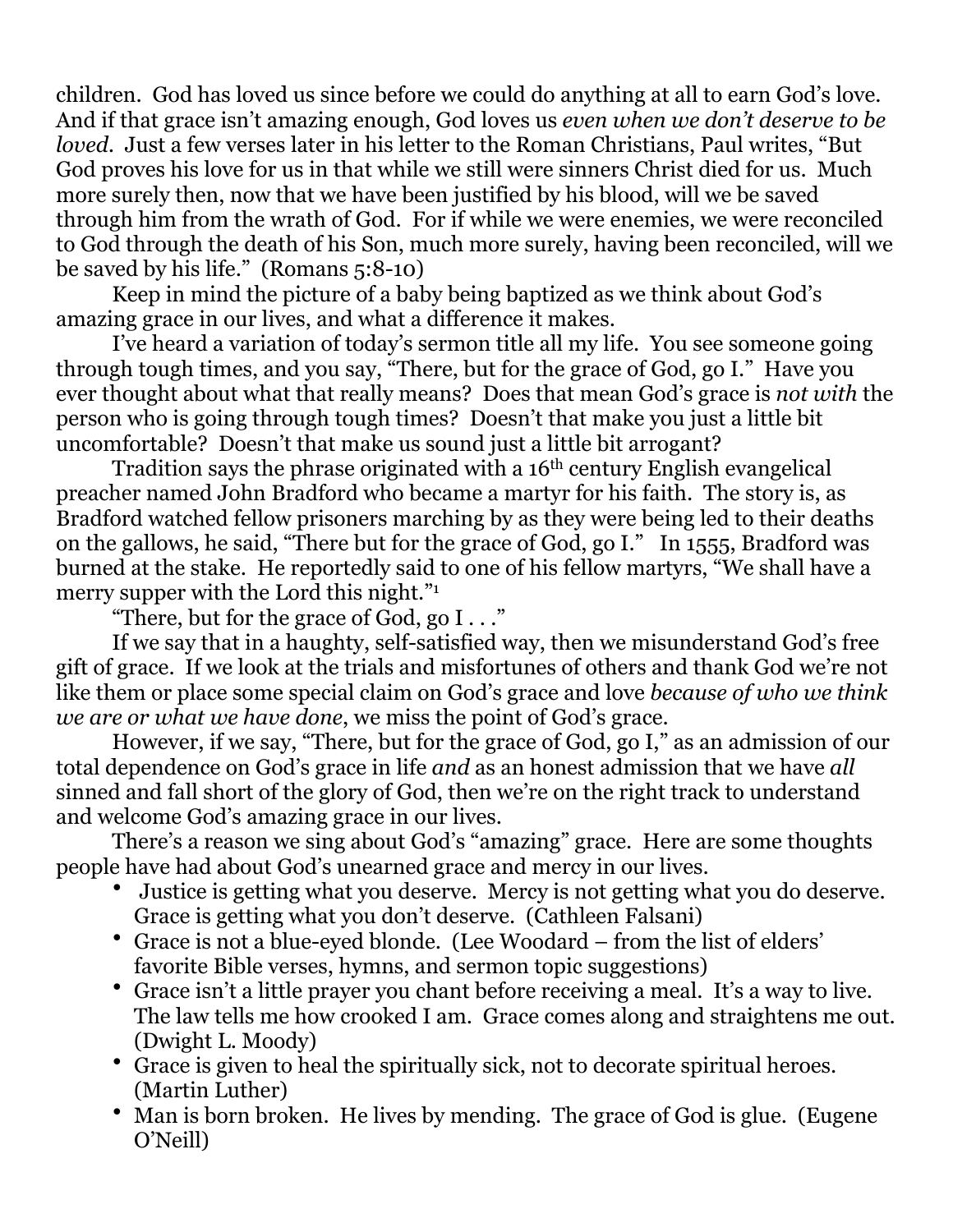- I do not at all understand the mystery of grace only that it meets us where we are but does not leave us where it found us. (Ann Lamott)
- For grace is given not because we have done good works, but in order that we may be able to do them. (St. Augustine)

Those last two ideas – from Ann Lamott and St. Augustine – are a good reminder that grace plays an ongoing role in our lives as Christians. We may not do anything to *earn* God's grace, but we are called again and again to *respond* to God's grace in how we live and what we do as disciples of Jesus Christ. "Grace meets us where we are but does not leave us where it found us – Grace is given not because we have done good works, but in order that we may be able to do them – Amazing grace, how sweet the sound, that saved a wretch like me; I once was lost, but now am found; was blind, but now I see."

In his great resurrection chapter (1 Corinthians 15), the apostle Paul defends himself as an apostle of Jesus Christ. He writes about his work preaching Jesus Christ risen from the dead, and this is what he says: "Last of all, as to one untimely born, he appeared also to me. For I am the least of the apostles, unfit to be called an apostle, because I persecuted the church of God. But by the grace of God I am what I am, and his grace toward me has not been in vain. On the contrary, I worked harder than any of them – though it was not I, but the grace of God that is with me." (1 Corinthians 15:8-10)

There were many possibilities for the first scripture lesson this morning:

- Ephesians 2:8-10: "For by grace you have been saved through faith, and this is not your own doing; it is the gift of God – not the result of works, so that no one may boast. For we are what he has made us, created in Christ Jesus for good works, which God prepared beforehand to be our way of life."
- Titus 2:11, 14: "For the grace of God has appeared, bringing salvation to all. . . He it is who gave himself for us that he might redeem us from all iniquity and purify for himself a people of his own who are zealous for good deeds."
- 2 Corinthians 12:8-9: "Three times I appealed to the Lord about [a thorn given me in the flesh], that it would leave me, but he said to me, 'My grace is sufficient for you, for power is made perfect in weakness.'"
- 1 Peter 4:10: "Like good stewards of the manifold grace of God, serve one another with whatever gift each of you has received."

However, I asked Harriet to read Acts 15:1-11 – a story about the church leaders meeting in Jerusalem to discuss an important issue – because the story is very concrete, and we can relate to the question put before Peter, James, Barnabas, and the other early Christians: Is anything other than God's amazing grace necessary for our salvation? Some of the Jewish Christian leaders wanted the Gentiles to be circumcised and to keep the law of Moses before they could become full-fledged Christians and part of the church.

 Peter – the apostle to the Jews, a good Jew himself -- gave a heart-felt testimonial about what he had seen, heard, and experienced among the Gentiles, who were coming to Jesus Christ by faith. His conclusion was this: How can we add any burden,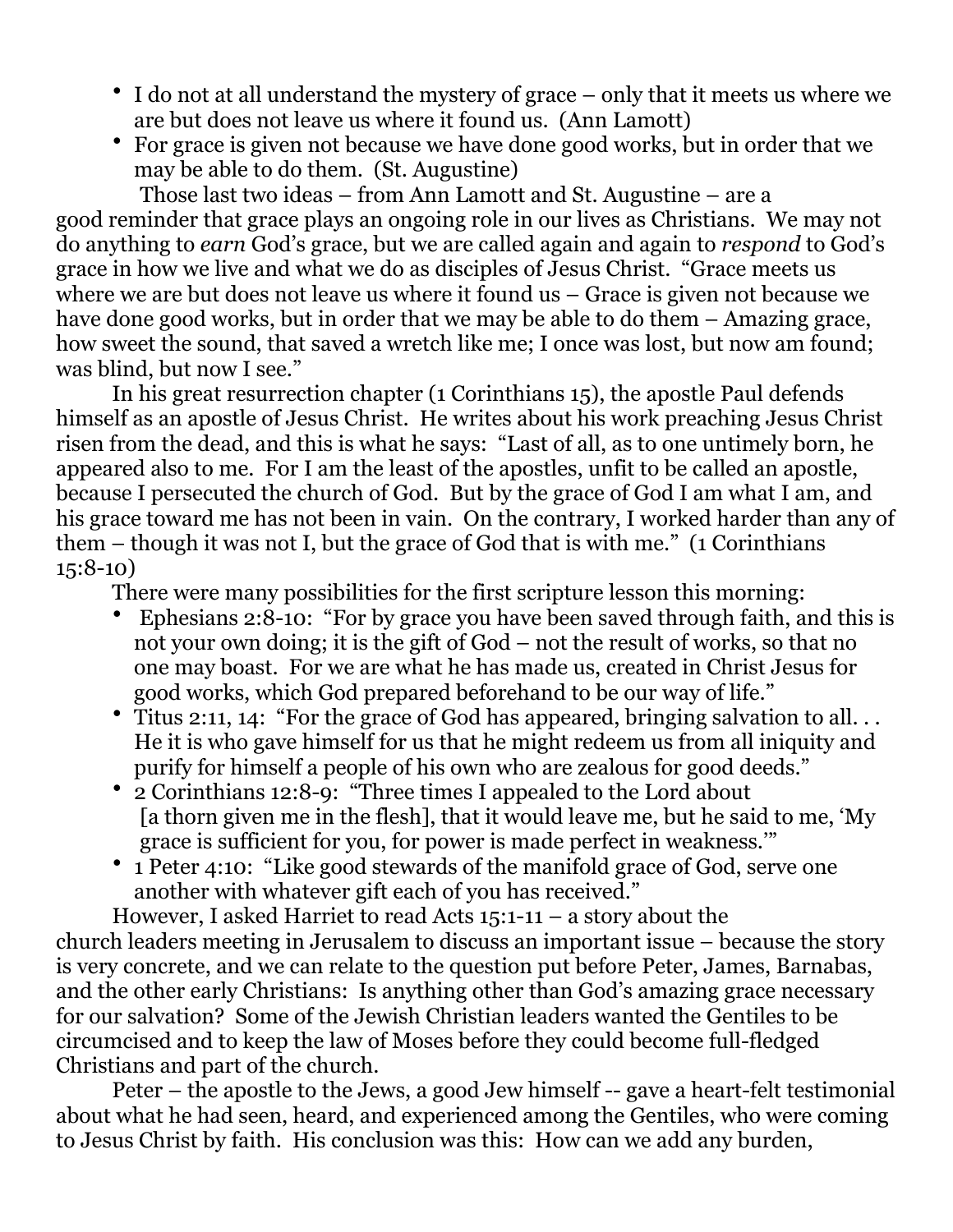*anything at all*, to the Gentiles before we welcome them with open arms as brothers and sisters in Christ? Acts 15:11 may be one of the most liberating and radical and welcome verses in the whole Bible: "On the contrary, we believe that we will be saved through the grace of the Lord Jesus, just as they will."

The Renaissance mathematician and astronomer, Nicolaus Copernicus, is best remembered for his model of the universe that placed the Sun at the center of the universe, rather than our planet Earth. Needless to say, his model was quite revolutionary and challenging, particularly for church leaders, both Catholic and Protestant. Just before his death in 1543, Copernicus' book, *On the Revolutions of the Celestial Spheres*, was published, which contributed greatly to the scientific revolution.

 As Copernicus lay on his deathbed, someone placed a copy of his great book in his hands. The great scientist instructed the people around him to write the following epitaph on his gravestone: "O Lord, the faith thou didst give to St. Paul, I cannot ask; the mercy thou didst show to St. Peter, I dare not ask; but, Lord, the grace thou didst show unto the dying robber, that, Lord, show to me."2

 Here at the end of the sermon, let's go back and rethink that phrase, "There, but for the grace of God, go I." I'm not a country music fan, but I came across a song by Keith Urban called "But for the Grace of God." He sings about how grateful he is for his true love, especially when he sees the troubles other people are having, who are lonely or fighting: "But for the grace of God go I, I must've been born a lucky guy, Heaven only knows how I've been blessed with the gift of your love. . ."

In light of everything we've heard from the Scriptures this morning about God's amazing grace, the song's chorus is a pretty good description of how we get what we don't deserve, through the death and resurrection of Jesus Christ:

> I look around and all I see Is your happiness embracing me Oh Lord I'd be lost But for the grace of God Oh Lord I'd be lost

> > Oh Lord I'd be lost But for the grace of God Oh Lord I'd be lost But for the grace of God

 Amazing Grace, how sweet the sound – I once was lost, but now am found. As the people of God, let us always say, "But by the grace of God we are what we

are – children of God, created in Christ Jesus for good works."

 As the people of God, let us always hope and pray that God's grace toward us will not be in vain.